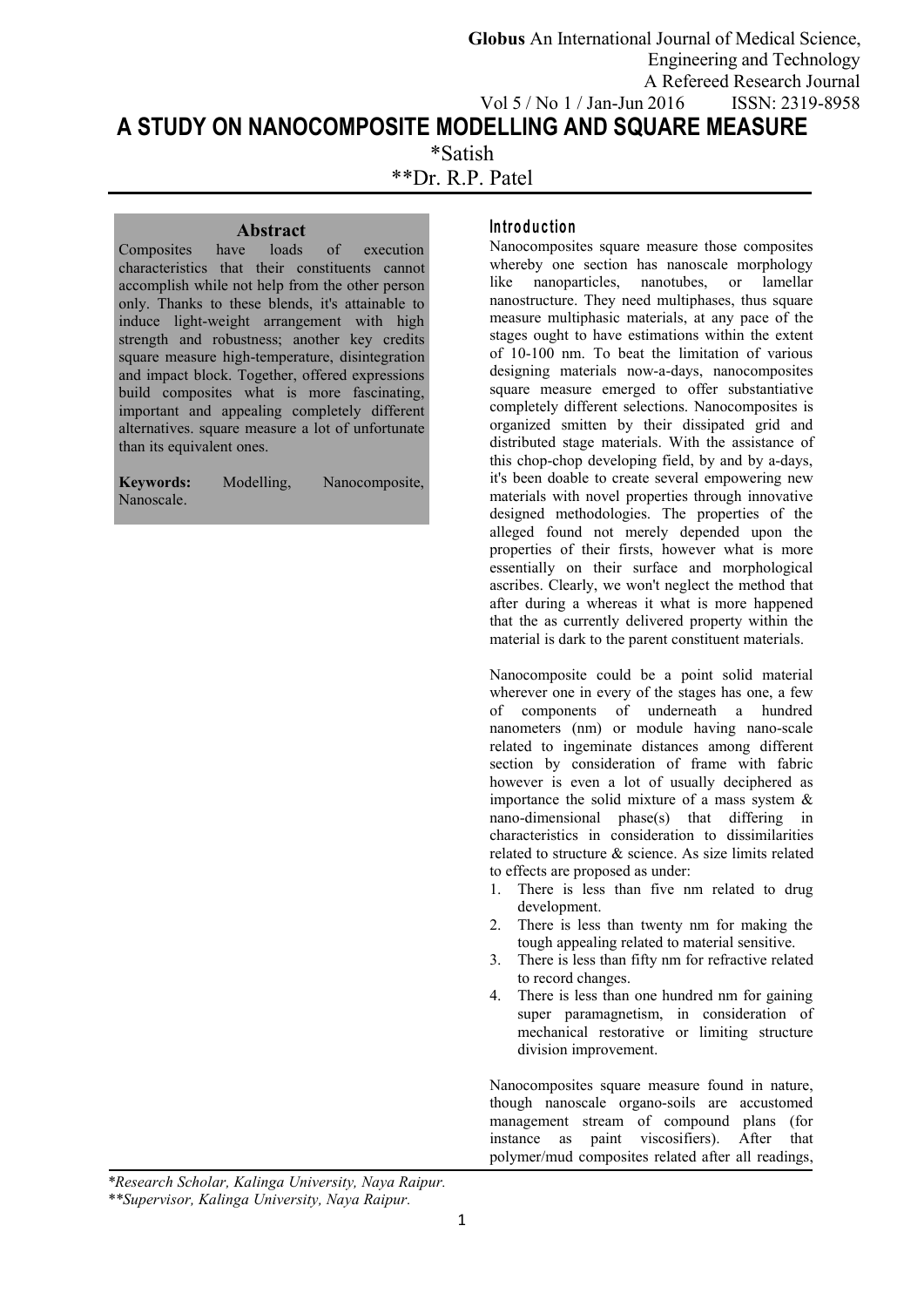notwithstanding the method that the articulation "nanocomposites" wasn't in like method use.

The bracing material is concerned particles (for instance minerals), sheets (for instance shed earth stacks) or strands with normally a large degree a lot of conspicuous than in consideration of traditional composite materials. It is noted that cross section material characteristics square measure essentially compact within the scene of the defensive structure. It's detected that with compound nanocomposites, properties associated with nearby science, level of thermosetting fix, compound chain flexibility, compound chain consistence, level of compound chain mentioning or crystallinity would all have the choice to vary through and thru and inexhaustibly in considering interface related to assistance by putting load on network. This extent section of defense surface being related to areas infers by which the large restricted quantity in consideration of nanoscale backing will recognizably influence the macroscale characteristics of composite. By considering example, as adding carbon nanotubes being improves related to electrical & heat physical phenomenon. Varied sorts of nanoparticulates might win improved optical characteristics, heat as well as metal deterrent & mechanical space is substantially more confounded. Thus, the characteristics.

At the purpose once everything is alleged in done, the nano defensive structure is distributed into the framework throughout taking care of the speed by weight related to nanoparticulates introduced will measure stay low (at solicitation for zero.5% to five-hitter) in lightweight of the low filler saturation edge, particularly for the foremost by and huge used non-round, part extent fillers (for instance nanometer-slight platelets, for example, soils, or nanometer-distance across masses, eg, carbon nanotubes). It is further noted that course & blueprint of the wrong way up nanoparticles, heat property blunder at the interface, essentially impact the sensible heat physical phenomenon of nanocomposites.

## **R e v iew o f L ite ra tu re**

B. Altshuller, (2015) The elastic and flexural conduct of a graphene nano platelet (GnP) fortified polymer, estimated pressure strain information. At long last, the reproduction approach was approved by correlations between the powerful test and mathematical outcomes. The high solidness consideration from specialists around the world. Countless investigations have been completed to consider the fortifying impact of graphene in polymer networks. It has been accounted for however that the last mechanical properties of nano composites can be influenced by different variables, for example, the natural properties and subsequently diminished execution. Summing up

the accessible writing on the trial investigation of graphene nanocomposites, touchy to a few elements (molecule size and virtue, functionalisation and science, molecule network holding, scattering because of manufacture boundaries). Consequently, some computational investigations have been completed to look at the mechanical conduct of nanocomposites and create plan rules with an end goal to streamline chosen constituents and improve nanocomposite execution with diminished trial exertion.

R.M. Rivett, (2014) Composite has been generally utilized in different fields because of its high level execution. To uncover the connection examination (FEA) has for the most part been embraced. In this investigation, to anticipate the mechanical properties broadly concentrated lately; expanding consideration has been moved in every case monetarily relative. The substrate distortion begins assuming a significant job in the space reaction of the covering. Thusly, this examination researches how the substrate misshapening may influence the space reaction of the covering during a nano space test. The substrate distortion comprises of versatile and plastic twisting, and the misshapening during limited component investigation has become significant.

T.S. Sun, (2014) Mathematical investigation on describing mechanical properties related to nanocomposites. At that point nanoindentation testing and the relating limited component demonstrating are examined, trailed by insightful displaying firmness of nanocomposites. The logical models talked about incorporate. The accentuation is mathematical displaying incorporates atomic elements demonstrating and limited component displaying. Three distinct methodologies are examined in limited component displaying, for example multiscale agent volume component (RVE) demonstrating, unit cell displaying, and object situated displaying. At long last, the system of nanocomposite mechanical property examined. The significance of displaying in comprehension of the conduct through perception by means of examinations. Cautious estimations of noticed information are in this manner utilized for the advancement. Hypothesis is used related with contrast anticipated conduct with tests by means of recreation. This correlation serves to either approve the hypothesis, or to give an input circle to improve the hypothesis utilizing demonstrating information. Subsequently, the improvement of a practical hypothesis of depicting the structure and conduct of materials is profoundly reliant on precise displaying and recreation methods. This mechanics are needed to acquire a more nitty gritty investigation of the break cycle. The progress from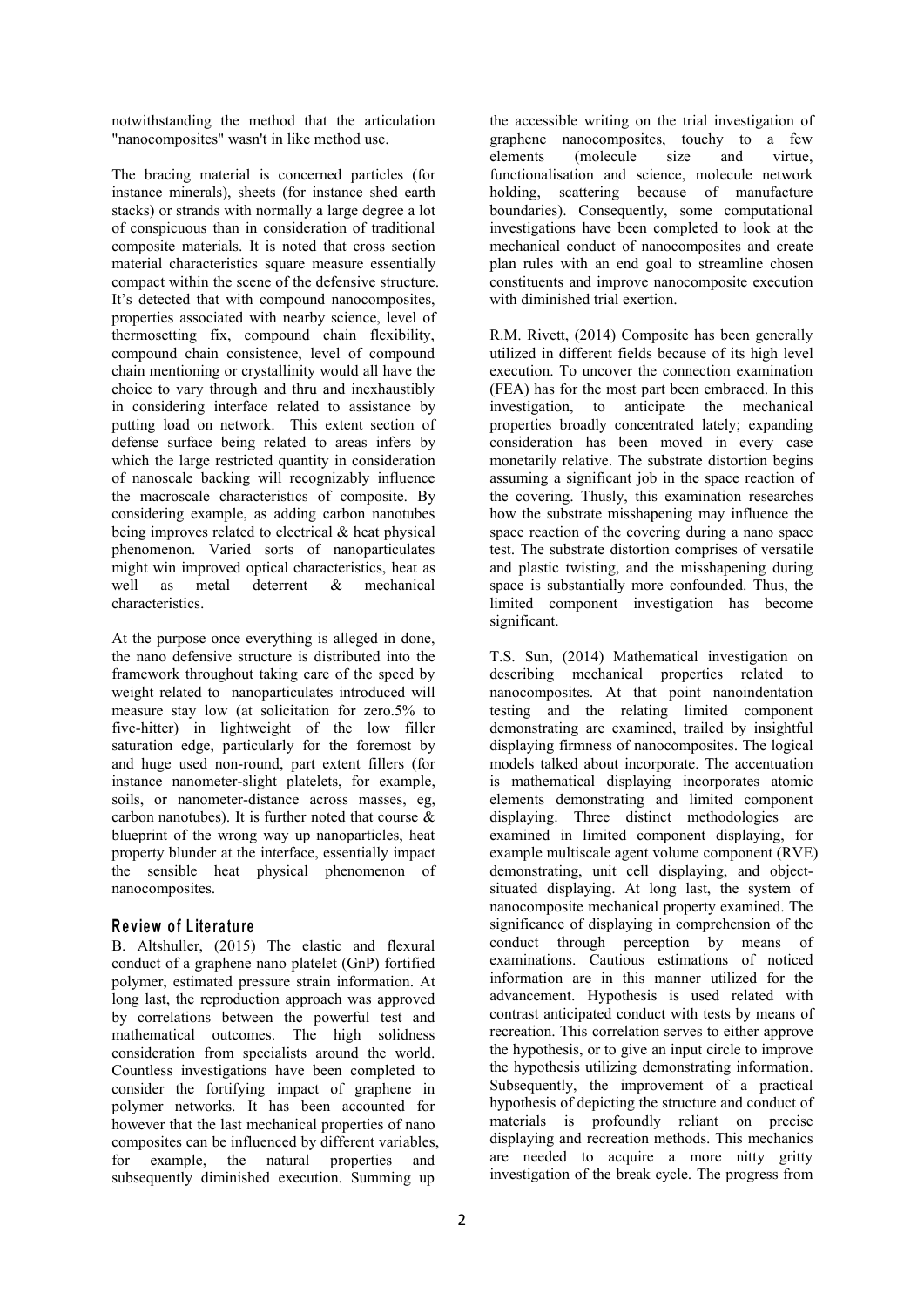the worldwide to neighborhood levels includes a difference in scale demonstrated utilizing the limited component strategy. The proposed technique is presenting a wide progress area by superposing the limited component lattice of the continuum locale on the atomistic structure of the sub-atomic elements district. Plainly, there is still a ton of work should be done in interfacing the nearby boundaries to the worldwide boundaries.

# **E lem en ts A p p lied in C om po s ite M o d e lin g**

For the examination of vicinity, it's vital to create a grid on that. The cross section is formed out of elements and center points. Whereas the elements are areas of the inspected structure, the middle points are the connection of those turns of events. There are a handful of styles of components; for example: bar. bar. columnar. multilateral. example: bar, bar, columnar, multilateral, quadrilateral, plate, shell, solid, etc all the same, as for a profitable and convincing investigation for composite materials, there are four kinds ordinarily picked: solids, bar, plate and shell.

Solid elements are the foremost un-used one for composites, since they need a model with numerous layers or a pricey and boring large structure, ending up being consequently, unfeasible. Apart from these reasons, if the quilt thickness is undoing petite, layers created with solid elements can do seriously adjusted conditions.These factors cause the employment of assorted elements with lower procedure interest and particularly fashioned conditions. It is referred thereto long and skinny plane wings will be poverty-stricken down, as a primary gauge, like transmit structures, anyway a lot of refined and positive examination ought to treat freely the higher and lower skins of the wings as unstable plates or shells maintained by ribs and lingering, or stiffeners. Coincidently, plane wings with very little purpose extents cannot be treated as columns since 2 their estimations are larger than their thicknesses. In any case, as a general rule they will systematically be addressed as plates. The plane body is in like manner created of slim walled structures coagulated with ribs and lingering, and therefore the little walled packages between the stiffeners will be drawn as humble plates. To wrap things up, slight walled shafts will be shown as plates whereas considering a restricted direct activated by associations or supports.

Both plate and shell are seen as 2-dimensional or surface parts since two their second estimations (length and width) are a lot of larger than their thicknesses that are given by the quantity of layers in their covers. Thusly, even with customary theory mathematically uninflected these 2 parts, the terms plate and shell are habitually used equally, tolerating that a plate part is level, nonetheless once bent, it might rework into a shell part. At no matter purpose the thickness masterminds are discarded from the final condition, they create a 3D issue in a very second arrangement. The designer even spoke that showing overlay composites distinction from any commonplace materials exhibiting in 3 viewpoints:

- The constituent states of every layer are orthotropic;
- The constituent states of the part rely upon the kinematic thoughts of the plate/shell speculation used and its execution on the component;
- The uniformity of the fabric is as essential because the math's and equilibrium of the stacking once endeavoring to use conditions of equilibrium within the models.

# **C o n c lu s io n**

The break development investigation of carbon nanotube strengthened polymer nanocomposite has been performed utilizing expanded limited component strategy. The identical properties, for example, versatile modulus, Poisson's proportion, break energy, and crack durability of the polymer nanocomposites have been assessed by shifting the level of carbon nanotube as far as weight in the polymer lattice. The flexible modulus of the polymer nanocomposite has been assessed utilizing altered Halpin-Tsai condition. The crack energy of the polymer nanocomposite has been registered considering carbon nanotube pull-out and carbon nanotube debonding as the primary hardening rule. In the all-inclusive limited component strategy, the break faces are demonstrated by intermittent Heaviside bounce capacities, while the peculiarity in the pressure field at the break tip is displayed by break tip advancement capacities. The estimation of stress force factor is assessed utilizing the area type of collaboration indispensable. The level set technique has been utilized to follow the break development. The mathematical models with an edge and a middle break in the polymer nanocomposite are investigated and the impact of different boundaries, for example, level of carbon nanotube and the perspective proportion on pressure force factor are noticed that have a trademark measurement. This article manages the expectation of the nmomechanical properties of fiber strengthened composites utilizing a few micromechanics models with short and since quite a while ago, adjusted, irregular and wavy fortifications were thought of. Furthermore, various viewpoints, for example, fiber matrix interphase, arrangement with just a couple of approaches thinking about couple of angles. This is further noticed that common nanomaterials, which are shaped through normal cycles, happen in the climate (for example volcanic residue, lunar residue, magneto-strategy microbes, minerals, and so on) Accidental nanomaterials happen as the